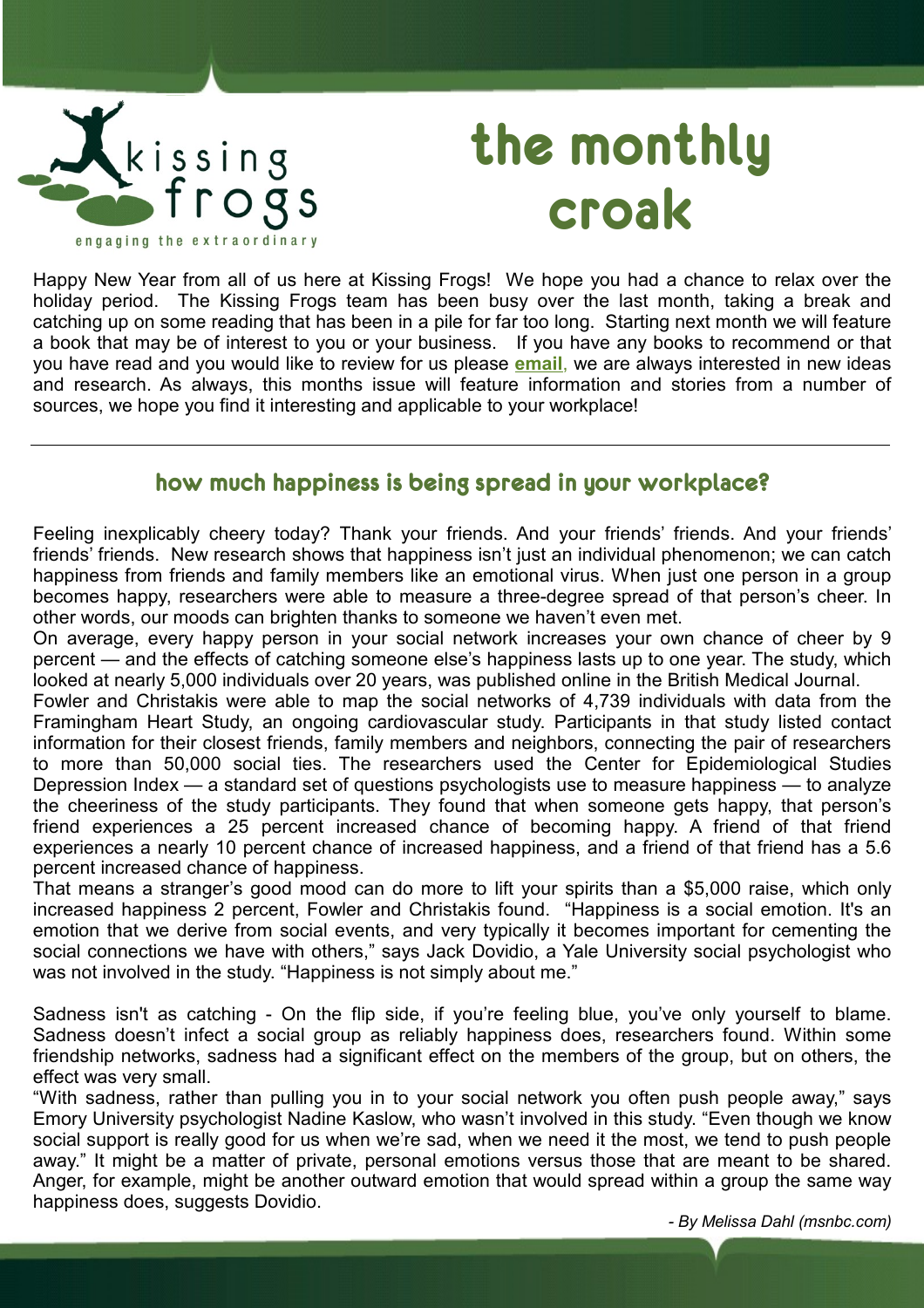## **mind those left behind**

Companies today are faced with the pressing challenge of finding new, cost-effective ways to motivate a workforce that is becoming increasingly fearful, distracted and, most importantly, unproductive. ' Psychological recession' and 'layoff survivor syndrome' are a few of the new buzz words that have entered the vernacular, which describe the state of many employees who have had to say goodbye to co-workers, bonuses, pay raises and benefits - all while taking on more work.

A December 2008 study by Leadership IQ, as reported in Workforce Management magazine, said the following: "Corporations are mistaken to think that employees who survive layoffs will work harder out of gratitude. In fact, by their own admission, employees say their companies should expect less from them going forward. Moreover, nearly 75 percent of employees who held on to their jobs amid downsizing acknowledge that their individual productivity is declining, while nearly seven in 10 say their company's product or service lines are in decline since the layoffs."

## **4 more tips for creating & sustaining employee engagement in your organisation**

Continued on from last months newsletter four more tips for creating and sustaining employee engagement in your organisation:

- **1) Let go of any negative opinions you may have about your employees.**
- **2) Make sure employees have everything they need to do their jobs.**
- **3) Clearly communicate what's expected of employees, what the company values and vision are, and how the company defines success.**
- **4) Get to know your employees**.
- **5) Make sure they are trained and retrained in problem solving and conflict resolution skills**.
- **6) Constantly ask how YOU are doing in your employees' eyes.**

We know it can be difficult for managers to request employee feedback - and it can be equally if not more challenging for an employee to give the person who evaluates them an honest response. To get strong at this skill and to model it for employees, begin dialogs with employees using conversation starters such as, "It's one of my goals to constantly improve myself as a manager. What would you like to see me do differently? What could I be doing to make your job easier?" Be sure to accept feedback graciously and to express appreciation.

#### **7) Pay attention to company stories and rituals.** Are people laughing at each other or with each other? Do they repeat stories of success or moments of shame? Stay away from participating in discussions that are destructive to people or the organization, and keep success stories alive.

**8) Reward and recognize employees in ways that are meaningful to them** (that's why getting to know your employees is so important).

And remember to celebrate both accomplishments AND efforts to give employees working on long-term goals a boost.

### **9) Be consistent for the long haul.**

If you start an 'engagement initiative' and then drop it your efforts will backfire, creating employee estrangement. People are exhausted and exasperated from 'program du jour' initiatives that engage their passion and then fizzle out when the manager gets bored, fired or moved to another department. There's a connection between an employee's commitment to an initiative and a manager's commitment to supporting it. A manager's ongoing commitment to keeping people engaged, involved in and excited about the work they do and the challenges they face must be a daily priority.

Ultimately, you must keep in mind that **employees are a company's greatest assets**. Their collective ideas, feedback and enthusiasm for what they do can help your business grow and succeed. Some people are naturally wired to give their all and do their best no matter where they work. But the majority of people require the guidance of skilled managers who welcome their ideas, ask for feedback and generate enthusiasm in order to have a sense of purpose and energy about what they do.